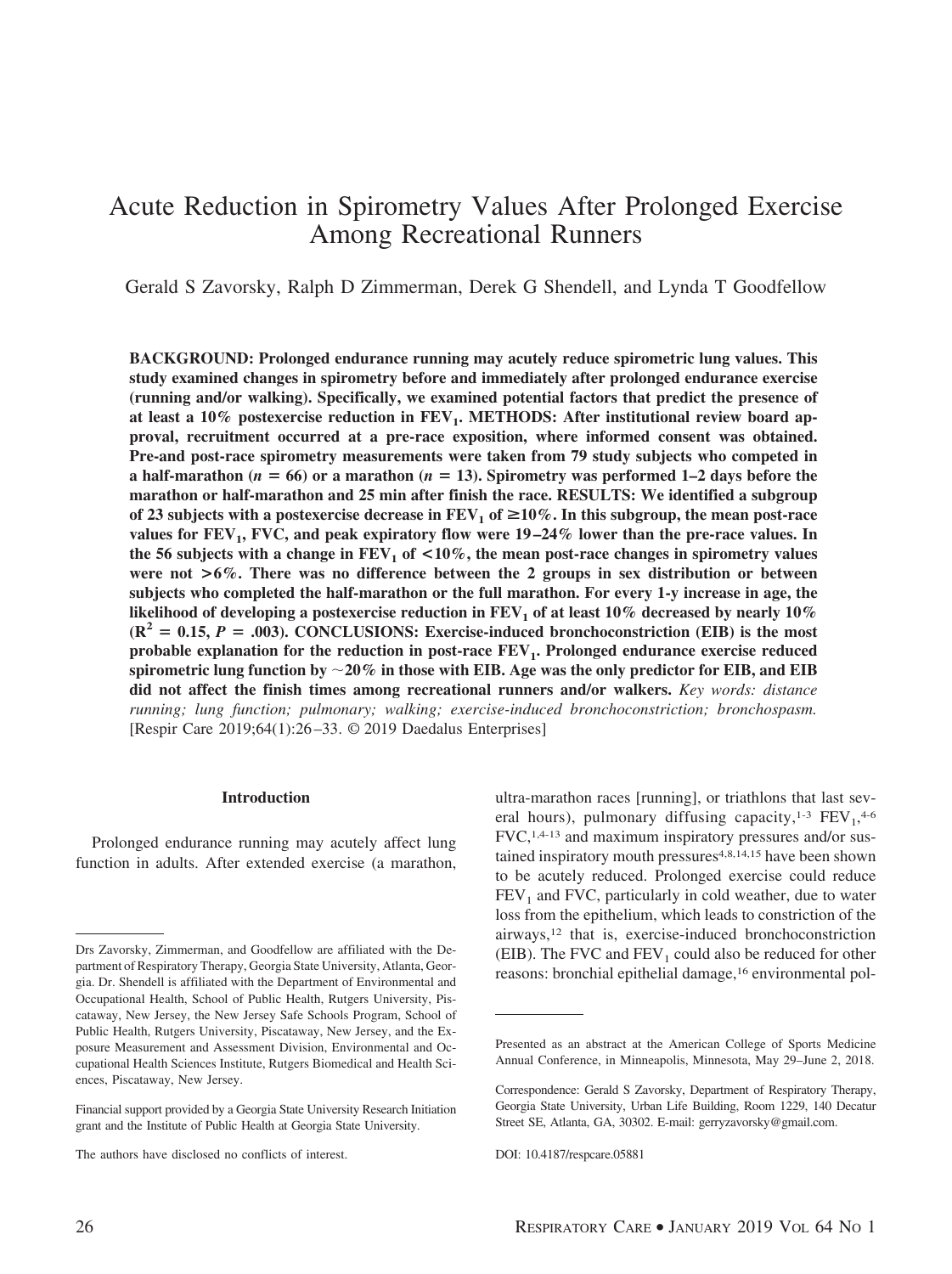lutants,17,18 allergies, respiratory muscle fatigue (as determined by a reduction in maximum voluntary ventilation or maximum inspiratory pressures<sup>4,5,8,14,15</sup>), and/or poor effort and/or poor technique.<sup>19</sup> Pulmonary edema, which affects diffusing capacity, could also result from intense exercise.1,20

Significant reductions in  $FEV<sub>1</sub>$  or FVC have been shown to be unaltered after prolonged exercise due to either a small sample size (ie,  $n = 4$ )<sup>15</sup> or a learning effect before and after exercise. The airways may also dilate from prolonged exercise, which causes an improvement in FVC.<sup>21,22</sup> Another possibility is that there may be no actual acute change in lung function after prolonged exercise.13,22

As such, the purpose of this study was 3-fold. First, we wanted to determine whether spirometric variables were altered due to prolonged exercise. Second, if there were significant changes in  $FEV<sub>1</sub>$  before and after exercise, what were the predictive factors? Third, if the subjects demonstrated a reduction in postexercise  $FEV<sub>1</sub>$  by at least 10%, was it associated with endurance running performance? To answer these questions, we examined changes in spirometric lung function in a cohort of recreational joggers and walkers before and immediately after the 2008 ING (Internationale Nederlanden Groep) Georgia half-marathon and marathon.

## **Methods**

This study was initially approved by the institutional review board of Georgia State University in 2007 (institutional review board H07344). In 2015, institutional review board permission was obtained to allow the lead author to work on the data for publication (institutional review board H16190).

Subjects were invited to take part in this study through recruitment at the marathon exposition 1–2 d before the event. Subjects were chosen based on their interest and willingness to take a short survey and sign a consent form. After voluntarily signing a consent form, anthropometric data were collected in a private area (ie, height and weight were measured). Then, by using a portable spirometer, Mir Spirolab III (Medical International Research, Rome, Italy), spirometry was performed with each participant by using the recommended guidelines published by the joint American Thoracic Society/European Respiratory Society task force23; then, 1–2 d later, the same individuals performed spirometry again immediately after the race according to these guidelines.

The interpretation of abnormal spirometric lung function was determined as any value below the lower limit of the normal range, that is, below the fifth percentile for age, sex, height, and ethnicity.24 The reference equations used to assess whether spirometry was normal for each subject was based on the Global Lung Function Initiative equa-

# **QUICK LOOK**

## **Current knowledge**

Acute changes in lung function triggered by exercise have been studied as early as the 1920s. Some studies indicate prolonged exercise reduces spirometric lung function, whereas other studies did not report such reduction.

# **What this paper contributes to our knowledge**

Four percent of the study subjects had a mild obstructive pattern as defined by an  $FEV_1$ : FVC below the lower limit normal pre-race. The decrease in  $FEV<sub>1</sub>$  by at least 10% postexercise in 30% of the subjects was mostly representative of exercise-induced bronchoconstriction. The only predictor of exercise-induced bronchospasm was younger age. The presence or absence of exerciseinduced bronchospasm was not associated with time to completion of the half-marathon or marathon distance, which may be due to the lack of fast finishers in the sample.

tions for FVC,  $FEV_1$  and  $FEV_1$ : FVC.<sup>25</sup> For peak expiratory flows, reference equations from Hankinson et al<sup>26</sup> were used.

We identified a subgroup of subjects with a decrease in  $FEV_1$  of  $\geq 10\%$  within 30-min post-race compared with pre-race based on the laboratory challenge test criterion for EIB, defined as a transient narrowing of the lower airway after exercise in the presence or absence of clinically recognized asthma.27,28 Specifically, a decrease in  $FEV<sub>1</sub>$  of 10.0 to 24.9% was deemed mild EIB, a decrease in  $FEV<sub>1</sub>$  between 25.0 and 49.9% was deemed moderate EIB, and a decrease in  $FEV_1$  of  $\geq$ 50% was deemed severe EIB.28

### **Statistical Analyses**

A 2-tailed independent *t* test was used to examine mean differences in age, weight, height, and body mass index between the men and women, and for sex differences in spirometric function between the pre-race and the postrace. To examine the mean changes in spirometric function between the pre-race and the post-race, a 2-tailed paired *t* test was used for the men and then separately again for the women. If any of the variables listed were not normally distributed, then a 2-tailed Wilcoxon signed-rank test was used to examine the mean changes or differences. As an added analysis, the pre-race percentages of predicted  $FEV_1$ , FVC,  $FEV_1$ : FVC, and peak expiratory flow were compared with the post-race values by using a paired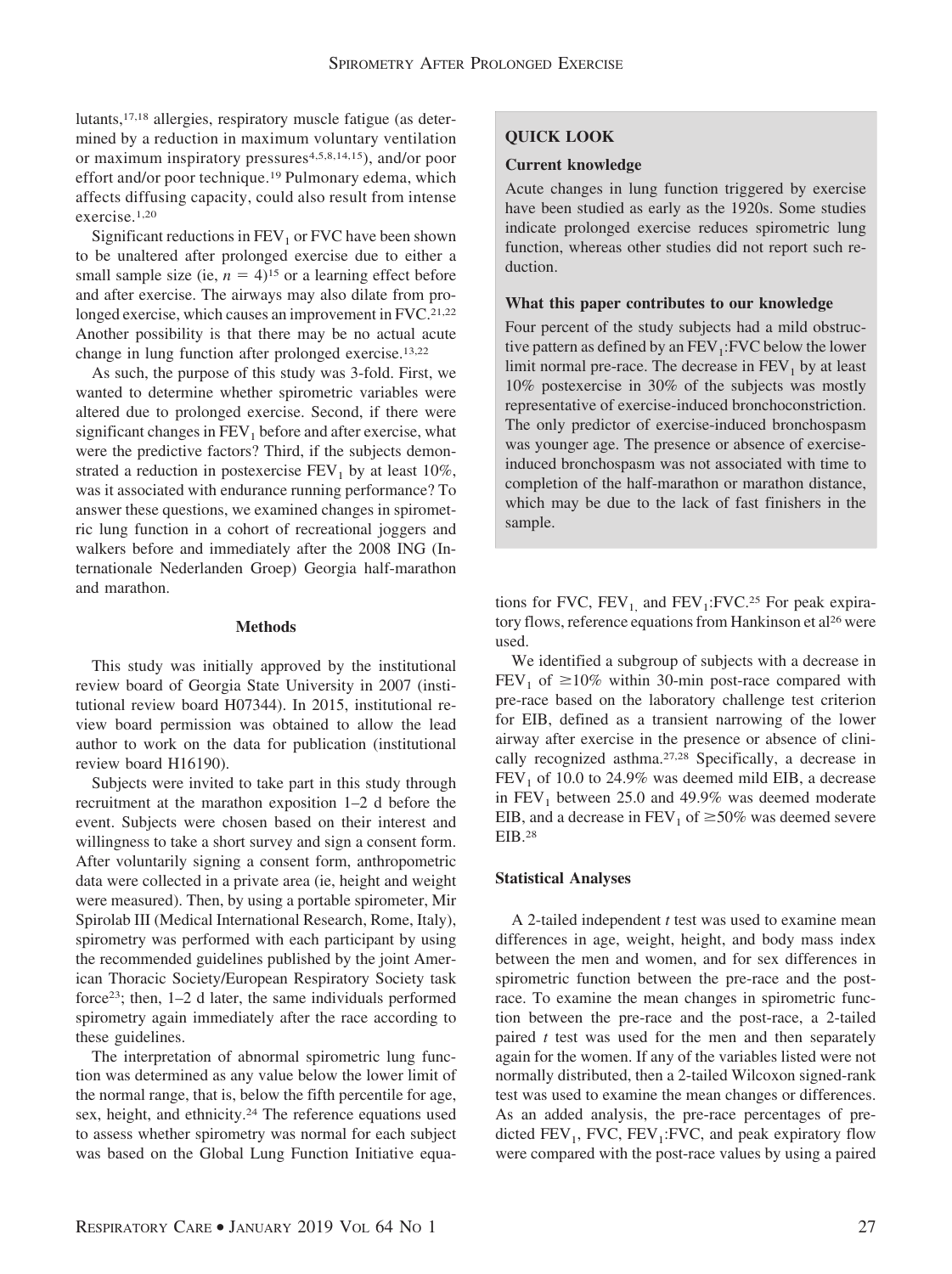| Men $(n = 36)$               | Women $(n = 43)$             | Total $(N = 79)$              |
|------------------------------|------------------------------|-------------------------------|
| $36 \pm 9(22 - 57)$          | $38 \pm 12(17-59)$           | $37 \pm 11(17-59)$            |
| $79.4 \pm 10.2$ (58.7–101.6) | $63.4 \pm 12.3$ (47.0–99.4)* | $70.8 \pm 11.5(47.0 - 101.6)$ |
| $177 \pm 8(155 - 191)$       | $164 \pm 7(152 - 178)^*$     | $170 \pm 10(152 - 191)$       |
| $25.3 \pm 3.3$ (20.8–36.7)   | $23.4 \pm 3.9$ (17.4–36.2)*  | $24.3 \pm 2.6$ (17.4–36.7)    |
|                              |                              |                               |

Table 1. Baseline Measurements in the 79 Subjects Who Completed Both Pre- and Post-Race Testing

\* Indicates a significant difference among the female subjects relative to the male subjects  $(P < .05)$ .

*t* test. In this analysis, the percentage of predicted values controlled for age, height, sex, and ethnicity. As well, 2-tailed paired *t* tests were used to compare the percentage of predicted spirometry values pre-race in subjects who completed the full study (pre- and post-race, group 1) with the subjects who only completed the pre-race spirometry (group 2). If any of the variables were not normally distributed, then the Mann-Whitney U test was used to compare the means between the groups.

Forward selection (conditional) binary logistic regression was conducted to determine which independent variables (the event distance, finish time, sex, age, and body mass index) were predictors of obtaining a postexercise reduction in  $FEV<sub>1</sub>$  of at least 10% (yes or no) from exercise. Furthermore, a stepwise multiple linear regression was used to determine which factors were associated with finish times. The event distance, sex, age, and body mass index, and whether the subjects had a postexercise reduction in  $FEV<sub>1</sub>$  by at least 10% or not (ie, EIB) were used as potential predictors in the model.

The sample size was calculated based on the change in  $FEV<sub>1</sub>$  pre- and post-marathon from Maron et al.<sup>7</sup> Between pre- and post-marathon, based on a 110-mL reduction in  $FEV<sub>1</sub><sup>7</sup>$  and a correlation of 0.5 in  $FEV<sub>1</sub>$ , the effect size was calculated to be  $0.54$  (G\*Power 3.1.9.2, Universität, Kiel, Germany). With an alpha error probability of .05 and a statistical power set at .80, at least 30 subjects would be needed (*t* test family, the difference between 2 dependent means, G\*Power 3.1.9.2).

### **Results**

During the race on March 30, 2008, it was rainy and cool; the mean temperature was  $47^{\circ}F(8^{\circ}C \text{ [range, } 6-10^{\circ}C \text{ ]})$  $43-50$ °F]), the mean relative humidity was 88% (range, 76–100%), and the dew point was  $41^{\circ}F$  (5°C). Overall, 2,226 runners and walkers finished the marathon, and 8,646 runners and walkers completed the half-marathon. A total of 294 participants signed a consent form and completed pre-race spirometry, but only 79 completed both pre-test and post-test spirometry to constitute the subjects for this study (group 1). The anthropometric characteristics of these recreational 79 runners are presented in Table 1.

Table 2. Comparison of Spirometric Values Pre-Race in the 79 Subjects Who Completed Both Pre- and Post-Race Testing (Group 1) With the 215 Subjects Who Only Completed Pre-Race Testing (Group 2)

| $(n = 79)$  | Group 2<br>$(n = 215)$ | Р.<br>2-tailed |
|-------------|------------------------|----------------|
| $37 \pm 11$ | $40 \pm 12$            |                |
| 46          | 52                     |                |
| $97 \pm 17$ | $92 \pm 17$            | .07            |
| $96 + 17$   | $92 + 16$              | .10            |
| $101 \pm 7$ | $100 \pm 9$            | .39            |
|             |                        |                |
|             |                        |                |

Because the data were not normally distributed, a Mann-Whitney U test was used to compare the different groups.

There were no differences in the pre-race percentages of predicted spirometry values between the 79 study subjects who completed both pre- and post-race testing (group 1) and the 215 participants who only completed pre-race testing (group 2) (Table 2). Based on the Global Lung Function Initiative reference equations,25 3 recreational runners (4%) in group 1 who had complete pre- and post-race spirometry data displayed mild obstruction with the prerace  $FEV<sub>1</sub>:FVC$  being below the lower limit of a normal range, and the  $FEV_1$  of  $>70\%$  predicted. The subjects in group 2 showed a similar pattern.

The proportion of female and male finishers in this study compared with the total number of finishers in the halfmarathon (44% men and 56% women) and in the full marathon (66% men and 34% women) was similar. We were not able to make a comparison of the age distribution between the marathon finishers in this study  $(n = 13)$  and the total number of finishers in the marathon (2,226) due to an insufficient sample size. Of the 79 finishers who completed the full study (group 1), 73% were white (92%), 3 were Asian (4%), and 3 were African-American (4%). Sixty-six study subjects finished the half-marathon: 27 men, with times that ranged from 92.3 to 209.2 min (mean  $\pm$  SD,  $131.3 \pm 26.0$  min); and 39 women, with times that ranged from 103.1 to 231.5 min (mean  $\pm$  SD, 145.9  $\pm$  29.8 min).

Nine men and 4 women finished the full marathon, with times that ranged from 210.8 to 256.3 min (mean  $\pm$  SD,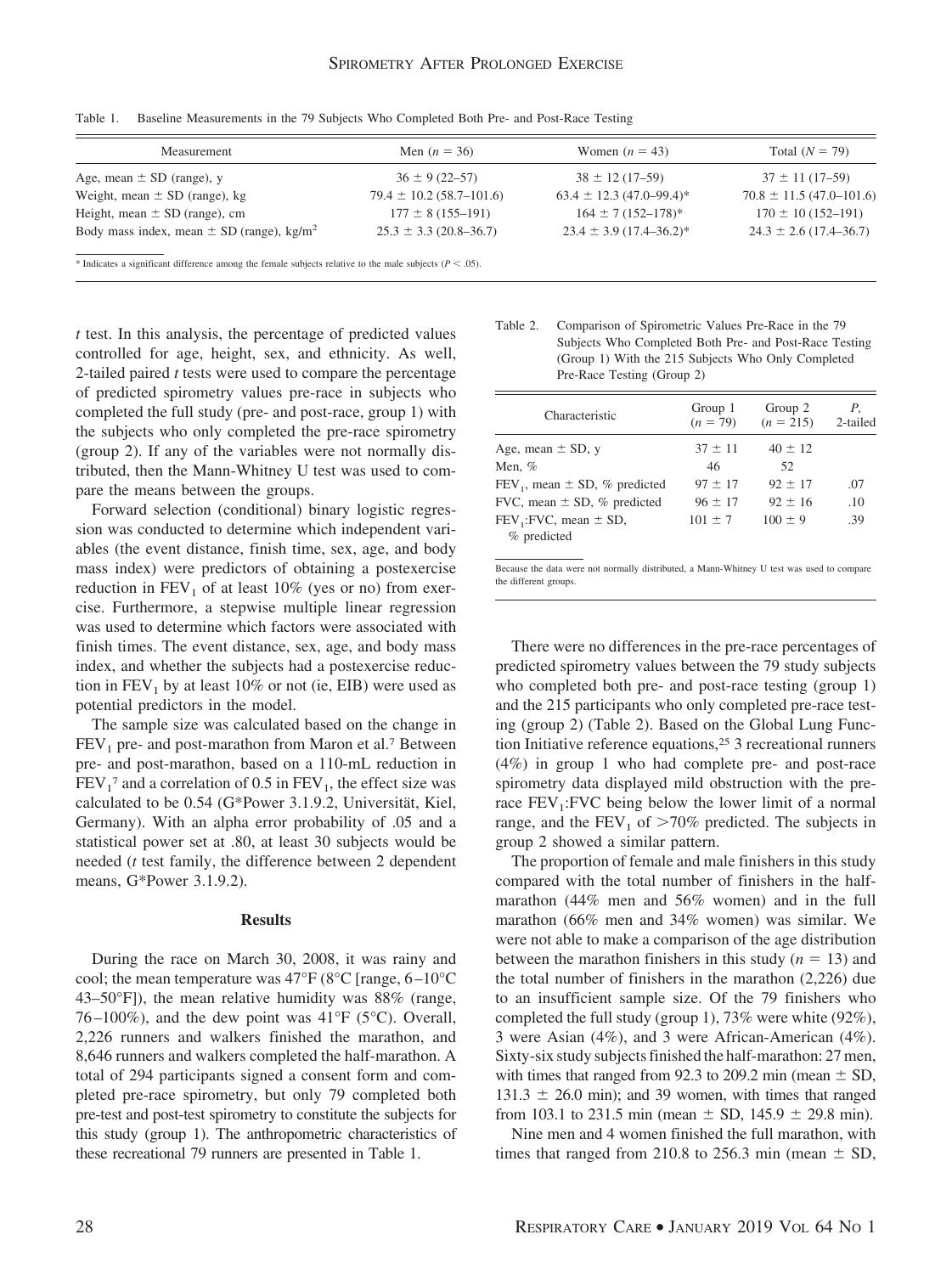| Spirometry Value                                | Pre-Race.<br>mean $\pm$ SD | Post-Race.<br>mean $\pm$ SD | Change, Post-Race $-$ Pre-Race,<br>mean $\pm$ SD (bootstrapped 95% CI) | Change, % |
|-------------------------------------------------|----------------------------|-----------------------------|------------------------------------------------------------------------|-----------|
| $\Delta$ FEV <sub>1</sub> < 10% (n = 56)*†      |                            |                             |                                                                        |           |
| $FEV_1, L$                                      | $3.28 \pm 0.76$            | $3.18 \pm 0.76$             | $-0.10 \pm 0.16$ (-0.14 to -0.06) $\ddagger$                           | $-3$      |
| FVC, L                                          | $3.96 \pm 0.95$            | $3.74 \pm 0.94$             | $-0.22 \pm 0.30$ (-0.31 to -0.14) $\ddagger$                           | $-6$      |
| $FEV_1: FVC$                                    | $0.83 \pm 0.05$            | $0.85 \pm 0.07$             | $+0.02 \pm 0.05(0.01 - 0.04)$                                          | $+2$      |
| PEF. L/s                                        | $6.90 \pm 2.23$            | $6.77 \pm 2.19$             | $-0.13 \pm 1.34$ (-6.49 to 0.21)                                       | $-2$      |
| $\Delta$ FEV <sub>1</sub> $\geq$ 10% (n = 23) § |                            |                             |                                                                        |           |
| $FEV_1$ , L                                     | $4.05 \pm 1.02$            | $3.07 \pm 0.68$             | $-0.97 \pm 0.57 (-1.20 \text{ to } -0.75)$                             | $-24$     |
| FVC. L                                          | $4.89 \pm 1.31$            | $3.82 \pm 0.93$             | $-1.07 \pm 0.87 (-1.43 \text{ to } -0.73)$                             | $-22$     |
| FEV <sub>1</sub> :FVC                           | $0.83 \pm 0.05$            | $0.81 \pm 0.09$             | $-0.02 \pm 0.08$ (-0.05 to 0.01)                                       | $-2$      |
| PEF, L/s                                        | $8.16 \pm 3.03$            | $6.61 \pm 2.12$             | $-1.55 \pm 1.94$ (-2.36 to -0.01) $\pm$                                | $-19$     |

Table 3. Pre- and Post-Race Spirometry Values Subdivided by Decreases in  $\Delta FEV_1 \le 10\%$  and  $\ge 10\%$ 

\* These subjects had a decrease in  $FEV<sub>1</sub>$  from pre-to post-race by <10%.

 $\dagger$  Mean  $\pm$  SD half-marathon time, 141.3  $\pm$  31.5 min (*n* = 47); mean  $\pm$  SD marathon time, 231.9  $\pm$  17.0 min (*n* = 9).

‡ Indicates a significant difference between pre-and post-race (*P* .05).

§ These subjects had an FEV<sub>1</sub> that decreased by  $\geq 10\%$  from pre-to post-race; the numbers for men and women are combined.

Wean  $\pm$  SD half-marathon time, 136.6  $\pm$  22.5 min (*n* = 19); mean  $\pm$  SD marathon time, 250.1  $\pm$  29.7 min (*n* = 4).

 $PEF = peak$  expiratory flow

232.4  $\pm$  16.6 min), and from 220.3 to 288.9 min (mean  $\pm$ SD, 248.8  $\pm$  31.2 min), respectively. Based on a walk-torun transition at  $\sim$  128 m/min (7.7 km/h or 4.8 miles/h),<sup>29</sup> 12 individuals (18%) in this study predominantly walked the half-marathon. None of the 13 marathon finishers averaged a walking pace. Seventy-six study subjects were classified as "slow" finishers because the ratio of the sex and age-matched world record time for the event divided by their finish time was  $\leq 0.60$ , whereas the other 3 subjects were classified as "local class" runners  $(0.60:0.69)$ <sup>30,31</sup>

There were differences in spirometric lung function between pre- and post-race. Spirometry was measured  $25 \pm$ 7 min post-race, and there were differences compared with pre-race values. There were parallel reductions in  $FEV<sub>1</sub>$ and FVC from pre- to post-race by  $\geq 10\%$  (r = 0.88,  $P < .001$ ). The peak expiratory flow decreased by  $\sim 8\%$ in  $\sim$ 30% of the subjects (23/79), with no change in  $FEV<sub>1</sub>:FVC.$  Men and women had similar changes in spirometric parameters from pre- to post-race. There was no difference in the proportion of men versus women, with a drop in  $FEV_1$  by  $\geq 10\%$  post-race (men, 12 of 36 subjects [33%]; women, 11 of 43 subjects [26%]; a difference of 7%, chi-square test =  $0.46$ ,  $P = .50$ ). Twenty-three subjects (32  $\pm$  8 y old) had a post-race FEV<sub>1</sub> change that met a widely used criterion for EIB, and, of these, 7 men and 4 women had a postexercise change of  $\geq$  25%, which would be considered moderate EIB. However, when these 23 subjects were compared with a subgroup of individuals with a postexercise  $FEV_1$  that changed by  $\leq 10\%$  (*n* = 56;  $40 \pm 11$  y of age), significant differences in the changes in spirometric function were observed (Table 3). In the subgroup without a post-race decrease in  $FEV<sub>1</sub>$  by at least 10%, the mean changes in spirometric parameters varied

by no more than 6%. In the subgroup with a post-race change in  $FEV<sub>1</sub>$  by at least 10%, there were decreases in FEV<sub>1</sub>, FVC, and peak expiratory flow by  $\sim$ 20%.

To control for age, height, sex, and ethnicity, the percent of predicted values were compared between the preand post-race and were stratified by subgroups (Table 4). This finding indicated that there were no clinically meaningful changes (even though there were statistically significant changes) in the percent of predicted  $FEV_1$ ,  $FVC$ , and  $FEV<sub>1</sub>:FVC$  between pre-and post-race in the subgroup of individuals with a postexercise decrease in  $FEV<sub>1</sub>$  by  $10\%$ . The mean percent of predicted change in any spirometric variable was only as high as 5%. However, in the subgroup of individuals with a postexercise change in  $FEV<sub>1</sub>$ by at least 10%, there was a mean decrease in the percent of predicted  $FEV<sub>1</sub>$  and  $FVC$ , and the peak expiratory flow by 18 to 26% (Table 4).

Binary logistic regression analysis  $(n = 79)$  indicated that age was the best predictor of a likelihood of obtaining a decrease in  $FEV_1$  of  $\geq 10\%$  postexercise. The model indicated that, for every 1-y increase in age, the likelihood of having a postexercise decrease in  $FEV<sub>1</sub>$  by 10% or more was reduced by 7% (95% CI 2-12%,  $-2$  log likelihood = 86.7, Nagelkerke  $R^2 = 0.15$ ,  $P = .003$ ). The event distance, sex, finish time, and body mass index did not significantly add to the model, so these were not included in the final model.

Multiple linear regression analysis  $(n = 78)$  indicated that the distance run, age, body mass index, and sex predicted time to completion. Approximately 65% of the variance in the model was accounted for by the distance of the race (event), whereas age, body mass index, and sex accounted for 7, 5, and 5% of the model, respectively (total adjusted  $R^2 = 0.82$ ,  $P < .001$ ). Whether the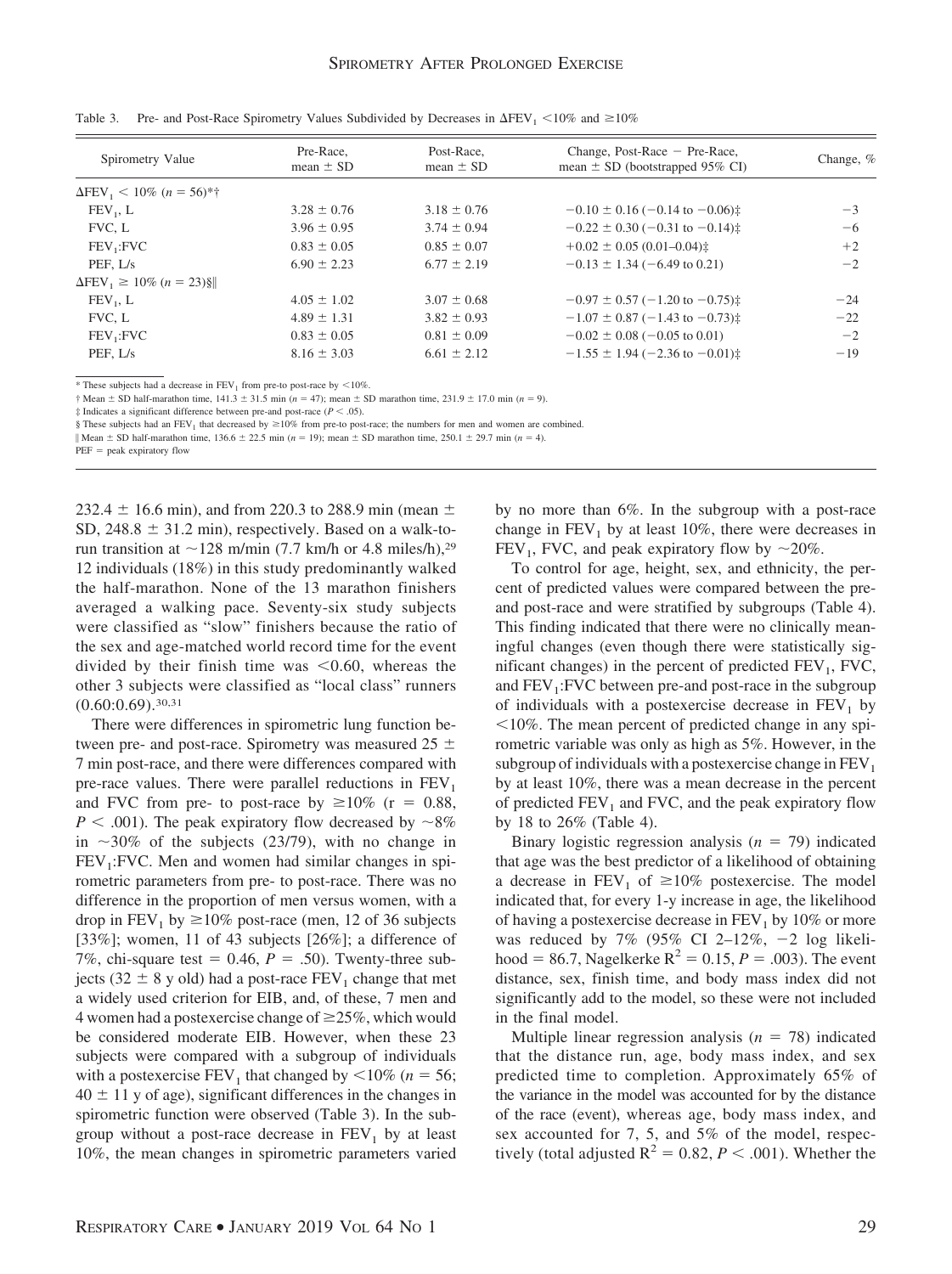| Spirometry Value                                 | Pre-Race, mean $\pm$ SD | Post-Race, mean $\pm$ SD | Change, Post-Race $-$ Pre-race<br>(bootstrapped $95\%$ CI)* |
|--------------------------------------------------|-------------------------|--------------------------|-------------------------------------------------------------|
| $\Delta$ FEV <sub>1</sub> < 10% (n = 56)†‡       |                         |                          |                                                             |
| $FEV_1$ , % predicted                            | $92 \pm 12$             | $90 \pm 12$              | $-3(-4)$ to $-2)$ §                                         |
| FVC, % predicted                                 | $91 \pm 11$             | $86 \pm 14$              | $-5(-7)$ to $-3$ )§                                         |
| FEV <sub>1</sub> :FVC, % predicted               | $101 \pm 7$             | $104 \pm 9$              | $+3(1-4)\$                                                  |
| PEF, % predicted                                 | $83 \pm 23$             | $82 \pm 20$              | $-2$ ( $-7$ to 4)                                           |
| $\Delta$ FEV <sub>1</sub> $\geq$ 10% (n = 23)  ¶ |                         |                          |                                                             |
| $FEV1$ , % predicted                             | $109 \pm 21$            | $83 \pm 15$              | $-26(-32 \text{ to } -20)\$                                 |
| FVC, % predicted                                 | $109 \pm 22$            | $85 \pm 17$              | $-24$ ( $-31$ to $-16$ )§                                   |
| $FEV_1$ : FVC, % predicted                       | $100 \pm 6$             | $97 \pm 11$              | $-2(-6 \text{ to } 1)$                                      |
| PEF, % predicted                                 | $95 \pm 28$             | $78 \pm 25$              | $-18(-24 to -11)\$                                          |

Table 4. Pre- and Post-Race Percent Predicted Spirometry Values Subdivided by Decreases in  $\Delta$ FEV<sub>1</sub>  $\lt$  10% or  $\geq$ 10%

\* Numbers are rounded for simplicity.

 $\dagger$  These subjects had a decrease in FEV<sub>1</sub> from pre-to post-race by <10%.

 $\frac{1}{4}$  Mean  $\pm$  half-marathon time, 141.3  $\pm$  31.5 min (*n* = 47); mean  $\pm$  marathon time, 231.9  $\pm$  17.0 min (*n* = 9).

§ Indicates a significant difference between pre- and post-race ( $P < .05$ ).

These subjects had an  $FEV_1$  that decreased by  $\geq 10\%$  from pre-to post-race.

 $\text{Mean} \pm \text{half-marathon time}, 136.6 \pm 22.5 \text{ min } (n = 19); \text{ mean } \pm \text{marathon time}, 250.1 \pm 29.7 \text{ min } (n = 4).$ 

 $PEF = peak$  expiratory flow

subjects had a postexercise decrease in  $\text{FEV}_1$  of  $\geq 10\%$ did not affect the model, so this was omitted. The model was as follows:

Finish time (min) =  $106.9 \times$  (event) +  $0.86 \times$  (age in years) + 3.6  $\times$  (body mass index in kg/m<sup>2</sup>) + 22.86  $\times$ (sex) + 5.3; adjusted  $R^2 = 0.82$ , standard error of the estimate (SEE)  $= 19.8$  min,  $P < .001$ , in which, for sex,  $0 =$  male, 1 = female; and for the event, 0 = half-marathon,  $1 =$  marathon;  $n = 78$ . The standardized residual for one participant exceeded 3.0 SD units, and, thus, this participant was removed from the final model, which left 78 subjects in the model.

Because adding the event distance (marathon or halfmarathon) may dilute the contribution of other, more interesting factors, another multiple linear regression was performed on just the half-marathon subjects. Approximately 50% of this model was accounted for by body mass index  $(22\%)$ , sex  $(19\%)$ , and age  $(11\%)$ , not whether the subjects had a postexercise decrease in  $\text{FEV}_1$  of  $\geq 10\%$ . The model was as follows:

Half-marathon finish time (min) =  $3.65 \times$  (body mass index in kg/m<sup>2</sup>) + 20.83  $\times$  (sex) + 0.86  $\times$  (age in years)  $+$  5.19; adjusted R<sup>2</sup> = 0.49, standard error of the estimate (SEE)  $= 20.0$  min,  $\lt$  .001, in which, for sex,  $0 =$  male,  $1 =$  female. The standardized residual for one participant exceeded 3.0 SD units and thus that participant was removed from the model, which left 65 subjects in the model.

#### **Discussion**

When considering the first research question of whether prolonged exercise affects spirometric variables, post-race spirometric function had only minor decrements in most subjects, but a subgroup of 29% (23/79) had a decrease in  $FEV_1$  of  $\geq 10\%$ , which met a universal criterion for EIB. This subgroup showed a parallel reduction in the mean FVC along with  $FEV_1$ , which can result from bronchoconstriction and associated small airway closure but could also reflect reduced inspired volume caused by weakness, fatigue, or reduced motivation.

Mild interstitial pulmonary edema triggered by exercise could also have caused parallel reductions in  $FEV<sub>1</sub>$  and FVC. Mild interstitial pulmonary edema triggered by marathon running exercise occurs in a majority of subjects1,20; however, severe pulmonary edema triggered by exercise is rare.32 For pulmonary edema to occur, the exercise should be exhaustive and at near-maximum effort.<sup>33</sup> As mentioned previously, nearly 20% of the subjects walked, and most subjects were slow finishers. It is unlikely that the present study subjects were of sufficient fitness to stress the pulmonary system to the extent that moderate-to-severe pulmonary edema would occur. Thus, pulmonary edema was unlikely.

Cold temperature can trigger a postexercise reduction in  $FEV<sub>1</sub>$ . Reductions in  $FEV<sub>1</sub>$  due to cold air are from the reduced water content of the air, rather than the low temperature.34 The inhaled water content from the ambient conditions of the race was 15% lower than in an indoor exercise laboratory. (The race conditions were 47°F (8°C) and  $\sim$ 88% humidity, thus the inhaled water content would be  $\sim 6.2$  g of water per kg of air [7.4  $g/m<sup>3</sup>$ ], which is 15% lower than in an exercise laboratory, at  $68^{\circ}F$  (20 $^{\circ}C$ ) and  $50\%$  humidity [7.3 g/kg or 8.7 g/m<sup>3</sup> ] [\[https://www.lenntech.com/calculators/humidity/](https://www.lenntech.com/calculators/humidity/relative-humidity.htm]) [relative-humidity.htm\]](https://www.lenntech.com/calculators/humidity/relative-humidity.htm]) *Accessed June 12, 2018*). There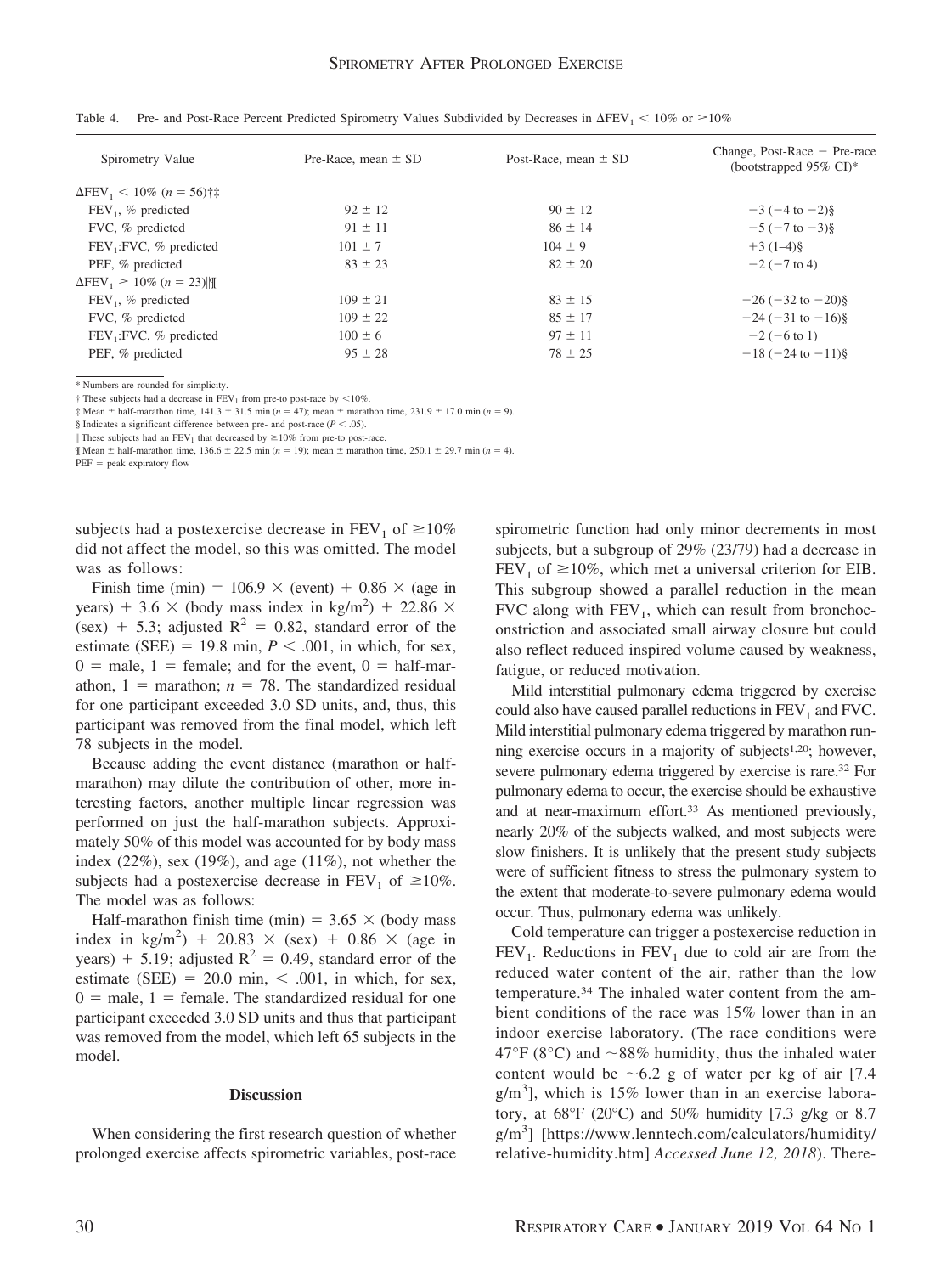fore, the ambient weather conditions on race day could have triggered EIB.

Poor effort or poor technique in performing spirometric maneuvers is also possible for the postexercise reduction in  $FEV<sub>1</sub>$ . A submaximum inhalation, early termination, and/or variable effort can decrease  $FEV<sub>1</sub>$  and  $FVC<sub>19</sub>$  Other studies had mean reductions in  $FEV<sub>1</sub><sup>5</sup>$  and  $FVC<sub>5</sub><sup>7</sup>$  as with this study. In this investigation, the highest spirometric value of 3 postexercise trials was recorded and supported in all cases by another blow within 150 mL, and, although, weak effort cannot be discounted, the researchers did encourage the subjects to do their best during spirometry testing. Upper airways obstruction was unlikely because the  $FEV<sub>1</sub>$ to-peak expiratory flow ratio, which is an indicator of that,35 was not increased between pre- and post-race.

Exercise-induced respiratory muscle fatigue is also a possibility for the reduction in  $FEV<sub>1</sub>$ . Respiratory muscle fatigue can be indirectly determined by a reduction in maximum voluntary ventilation or maximum inspiratory pressures, which have been shown to occur in studies by using prolonged running exercise.<sup>4,5,8,14,15</sup> Loke et al<sup>15</sup> observed a 10% decrease in maximum voluntary ventilation and a 14% decrease in maximum inspiratory pressure measured  $\sim$ 40 min after completing a marathon  $(P < .05)$ . FVC decreased by 140 mL. However, it was not statistically significant due to the small sample size  $(n = 4)$ . Ross et al<sup>8</sup> observed a 15% decrease in maximum inspiratory pressure  $(P < .01)$  and a 270-mL decrease in FVC ( $P = .06$ ) immediately after completing a treadmill marathon.

Thus, inspiratory muscle fatigue could prevent the subjects from achieving full lung inflation post-race, which results in a lower FVC. This study did not measure maximum voluntary ventilation or inspiratory or expiratory pressures, which limited our findings. Furthermore, the pulmonary system may not have been overtaxed enough to cause respiratory muscle fatigue because most of the subjects were truly slow finishers, with 20% of the subjects walking the course. Lower airway narrowing seems more likely in this case because, in the studies that demonstrated respiratory muscle fatigue from marathon running through reductions in maximum voluntary ventilation and peak inspiratory pressures, the running pace was 25% faster compared with the present study.8,15

With regard to the second research question of predictive factors for the decrease in  $\text{FEV}_1$  by  $\geq 10\%$  postexercise, only age was a significant predictor. For every 1-y increase in age, there was a 7% less likelihood of having  $a \ge 10\%$  decrease in FEV<sub>1</sub> postexercise. Why was age a predictive factor for the decline in  $FEV<sub>1</sub>$  triggered by exercise? One reason could be that the younger individuals gave a greater effort that was not reflected in the finish time. Another reason is that younger individuals may have airways that are more inclined to bronchoconstrict from exercise. It could also be that individuals with airway hyperreactivity are more likely to give up running as they age. Neither finish time nor event distance predicted a decrease in  $FEV_1$  by  $\geq 10\%$  postexercise. The subjects in this study with faster finish times would have a higher likelihood of altering airway osmolality, which triggered EIB. Indeed, expired ventilation rates (mL/kg/min) have been shown to be  $\sim$ 20% higher in runners who ran the marathon in 3 h compared with those runners who completed the marathon in 4 h.36 However, it is possible that the event distance and finish time were omitted from the model due to the lack of faster runners in both distances. The study subjects were also too homogenous with respect to finish time.

In terms of the third research question, the presence or absence of at least a 10% reduction in  $FEV<sub>1</sub>$  did not predict the finish time, only the distance run, age, body mass index, and sex affected the finish time. When examining only half-marathon finish times, body mass index and sex were the best predictors of finish time; the presence or absence of a postexercise decrease in  $\text{FEV}_1$  of  $\geq 10\%$  was not. That the presence or absence of a postexercise decrease in  $FEV_1$  of  $\geq 10\%$  was not related to the finish time could be related to a lack of cardiovascular fitness or a lack of maximum effort given by some subjects. This is a known limitation of this study, a natural experiment. Thus, overall, the stress on the pulmonary system could be questionable in this specific cohort of subjects. Also, the subjects were relatively homogenous in terms of finish times. There were no fast subjects. For finish times to be a significant predictor of postexercise decrease in  $FEV<sub>1</sub>$  of  $\geq$ 10%, a heterogenous sample of faster and slower subjects is required. In addition, musculoskeletal soreness (which was not recorded) could also limit the finish time and cause a lack of association between alterations in lung function and the race time.

There were 215 individuals who did not complete the post-test spirometry (group 2). Possible reasons for not completing the post-test include (1) the subjects were not interested in completing the study, (2) the subjects were not able to find the kiosk, or (3) the subjects were distracted by family and friends, and forgot to show up for post-race testing. Alternatively, runners with acute bronchospasm may have failed to finish or may have opted out of post-race testing; conversely, symptomatic runners may have been motivated to get a post-race spirometry. However, the pre-testing analyses demonstrated that the percent of predicted for  $FEV_1$ , FVC, and  $FEV_1$ : FVC in these 215 subjects (group 2) was similar to the 79 subjects who performed spirometry post-race (group 1).

### **Conclusions**

This study examined spirometric lung function in 79 recreational runners and/or walkers before and after a half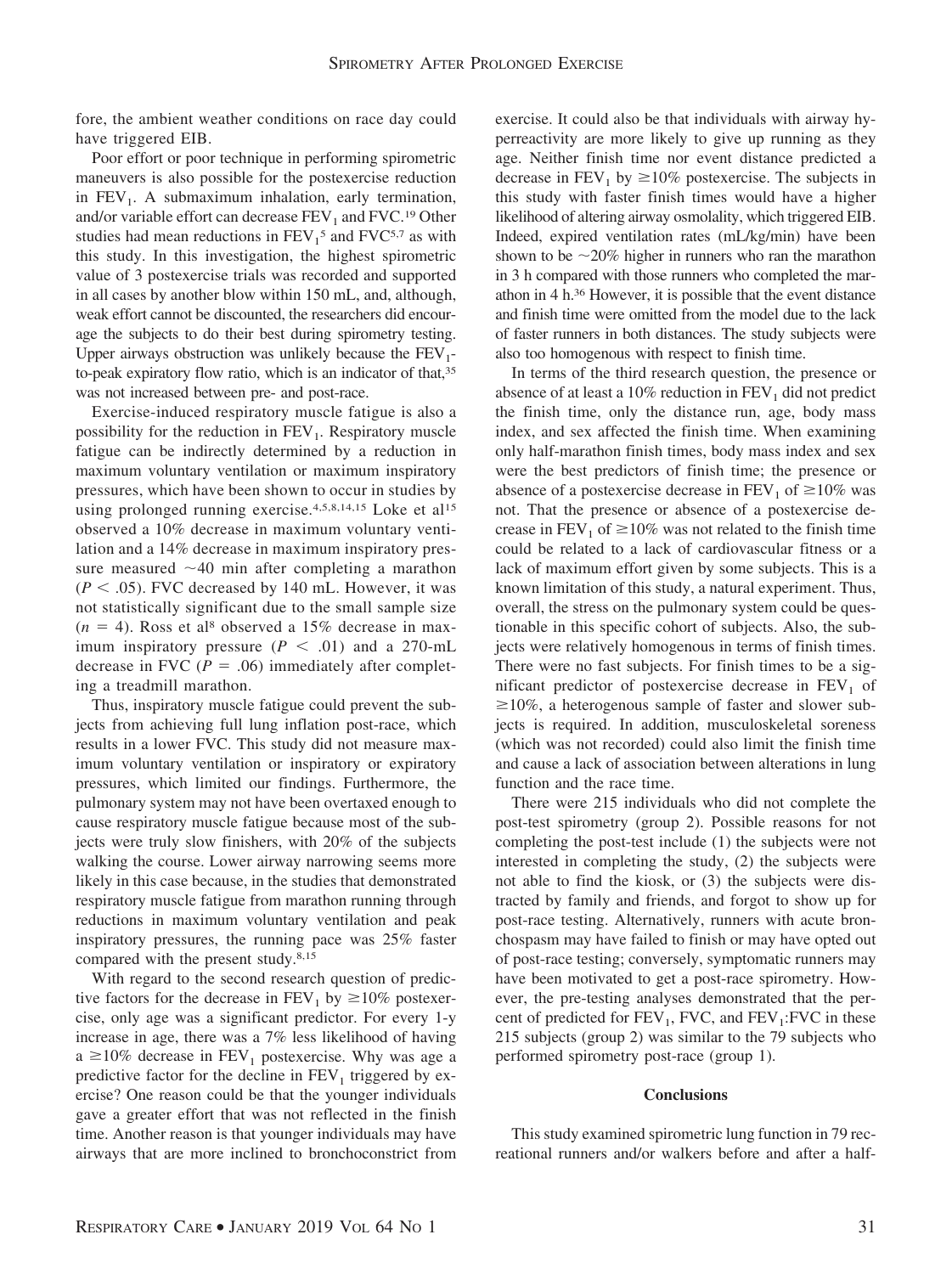marathon or a full marathon. This study demonstrated that prolonged endurance exercise similarly reduced spirometric lung function by  $\sim 20\%$  in a subgroup of men and women. Age was the only predictor of a postexercise decrease in  $FEV_1$  and the postexercise decrease in  $FEV_1$  did not affect half-marathon or marathon finish times. The decrease in  $FEV<sub>1</sub>$  by at least 10% postexercise in 30% of the subjects is mostly representative of EIB or respiratory muscle fatigue, although the former seems more likely. Future studies are needed to examine half-marathon and marathon performances by using faster runners in dry, freezing temperatures, and in hotter, more humid environments.

#### **ACKNOWLEDGMENTS**

We thank the respiratory therapy students who volunteered their time to help set up the pulmonary function testing area and who assisted in recruiting and data collection. We also thank Meron Kidane, student secretary, who helped organize the data and who performed various fact-finding tasks for the co-authors. We also thank the Georgia State University Research Foundation and the Institute of Public Health at Georgia State University for their financial and logistical support through the 2008 Interdisciplinary Team Research Award and for in-kind support from the Georgia ING Marathon LLC.

The authors dedicate this manuscript to the memory of Dr David E. Martin.

#### **REFERENCES**

- 1. Zavorsky GS, Milne EN, Lavorini F, Rienzi JP, Cutrufello PT, Kumar SS, et al. Small changes in lung function in runners with marathon-induced interstitial lung edema. Physiol Rep 2014;2(6): pii e12056.
- 2. Manier G, Moinard J, Téchoueyres P, Varène N, Guénard H. Pulmonary diffusion limitation after prolonged strenuous exercise. Respir Physiol 1991;83(2):143-153.
- 3. Caillaud C, Serre-Cousiné O, Anselme F, Capdevilla X, Préfaut C. Computerized tomography and pulmonary diffusing capacity in highly trained athletes after performing a triathlon. J Appl Physiol 1995; 79(4):1226-1232.
- 4. Hill NS, Jacoby C, Farber HW. Effect of an endurance triathlon on pulmonary function. Med Sci Sports Exerc 1991;23(11):1260-1264.
- 5. Vernillo G, Rinaldo N, Giorgi A, Esposito F, Trabucchi P, Millet GP, Schena F. Changes in lung function during an extreme mountain ultramarathon. Scand J Med Sci Sports 2015;25(4):e374-380.
- 6. Mahler DA, Loke J. Pulmonary dysfunction in ultramarathon runners. Yale J Biol Med 1981;54(4):243-248.
- 7. Maron MB, Hamilton LH, Maksud MG. Alterations in pulmonary function consequent to competitive marathon running. Med Sci Sports 1979;11(3):244-249.
- 8. Ross E, Middleton N, Shave R, George K, Mcconnell A. Changes in respiratory muscle and lung function following marathon running in man. J Sports Sci 2008;26(12):1295-1301.
- 9. Gordon B, Levine SA, Wilmaers A. Observations on a group of marathon runners. Arch Intern Med 1924;333(4):425-434.
- 10. Hug O. Sportärztliche Beobachtungen vom II. Schweizerischen Marathonlauf 1928. Schweiz Med Wochenschr 1929;59:522-525.
- 11. Hug O. Sportärztliche Beobachtungen vom I. Schweizerischen Marathonlauf 1927, unter besonderer Beruecksichtigung des Verhaltens der Kreislauforgane und der Atmung. Schweiz Med Wochenschr 1928;58:453-561.
- 12. Mahler DA, Loke J. Lung function after marathon running at warm and cold ambient temperatures. Am Rev Respir Dis 1981;124(2): 154-157.
- 13. Farrell PA, Maron MB, Hamilton LH, Maksud MG, Foster C. Time course of lung volume changes during prolonged treadmill exercise. Med Sci Sports Exerc 1983;15(4):319-324.
- 14. Ker JA, Schultz CM. Respiratory muscle fatigue after an ultra-marathon measured as inspiratory task failure. Int J Sports Med 1996; 17(7):493-496.
- 15. Loke J, Mahler DA, Virgulto JA. Respiratory muscle fatigue after marathon running. J Appl Physiol Respir Environ Exerc Physiol 1982;52(4):821-824.
- 16. Chimenti L, Morici G, Paternò A, Santagata R, Bonanno A, Profita M, et al. Bronchial epithelial damage after a half-marathon in nonasthmatic amateur runners. Am J Physiol Lung Cell Mol Physiol 2010;298(6):L857-L862.
- 17. Rundell KW. High levels of airborne ultrafine and fine particulate matter in indoor ice arenas. Inhal Toxicol 2003;15(3):237-250.
- 18. Rundell KW. Pulmonary function decay in women ice hockey players: is there a relationship to ice rink air quality? Inhal Toxicol 2004;16(3):117-123.
- 19. Spirometric quality assurance: Common errors and their impact on test results (publication no. 2012-116). Department of Health and Human Services: National Institute for Occupational Safety and Health; 2012.
- 20. Zavorsky GS, Milne EN, Lavorini F, Rienzi JP, Lavin KM, Straub AM, Pistolesi M. Interstitial lung edema triggered by marathon running. Respir Physiol Neurobiol 2014;190:137-141.
- 21. Miles DS, Doerr CE, Schonfeld SA, Sinks DE, Gotshall RW. Changes in pulmonary diffusing capacity and closing volume after running a marathon. Respir Physiol 1983;52(3):349-359.
- 22. Warren GL, Cureton KJ, Sparling PB. Does lung function limit performance in a 24-hour ultramarathon? Respir Physiol 1989;78(2): 253-263.
- 23. Miller MR, Hankinson J, Brusasco V, Burgos F, Casaburi R, Coates A, et al.; ATS/ERS Task Force. Standardisation of spirometry. Eur Respir J 2005;26(2):319-338.
- 24. Pellegrino R, Viegi G, Brusasco V, Crapo RO, Burgos F, Casaburi R, et al. Interpretative strategies for lung function tests. Eur Respir J 2005;26(5):948-968.
- 25. Quanjer PH, Stanojevic S, Cole TJ, Baur X, Hall GL, Culver BH, et al.; ERS Global Lung Function Initiative. Multi-ethnic reference values for spirometry for the 3-95-yr age range: the global lung function 2012 equations. Eur Respir J 2012;40(6): 1324-1343.
- 26. Hankinson JL, Odencrantz JR, Fedan KB. Spirometric reference values from a sample of the general U.S. population. Am J Respir Crit Care Med 1999;159(1):179-187.
- 27. Weiler JM, Brannan JD, Randolph CC, Hallstrand TS, Parsons J, Silvers W, et al. Exercise-induced bronchoconstriction update-2016. J Allergy Clin Immunol 2016;138(5):1292-1295.e36.
- 28. Parsons JP, Hallstrand TS, Mastronarde JG, Kaminsky DA, Rundell KW, Hull JH, et al.; American Thoracic Society Subcommittee on Exercise-induced Bronchoconstriction. An official American Thoracic Society clinical practice guideline: exercise-induced bronchoconstriction. Am J Respir Crit Care Med 2013;187(9): 1016-1027.
- 29. Hansen EA, Kristensen LAR, Nielsen AM, Voigt M, Madeleine P. The role of stride frequency for walk-to-run transition in humans. Sci Rep 2017;7(1):2010.
- 30. USATF masters age grading (2015). http://www.usatfmasters.org/ fa\_agegrading.htm. *Accessed February 2, 2018.*